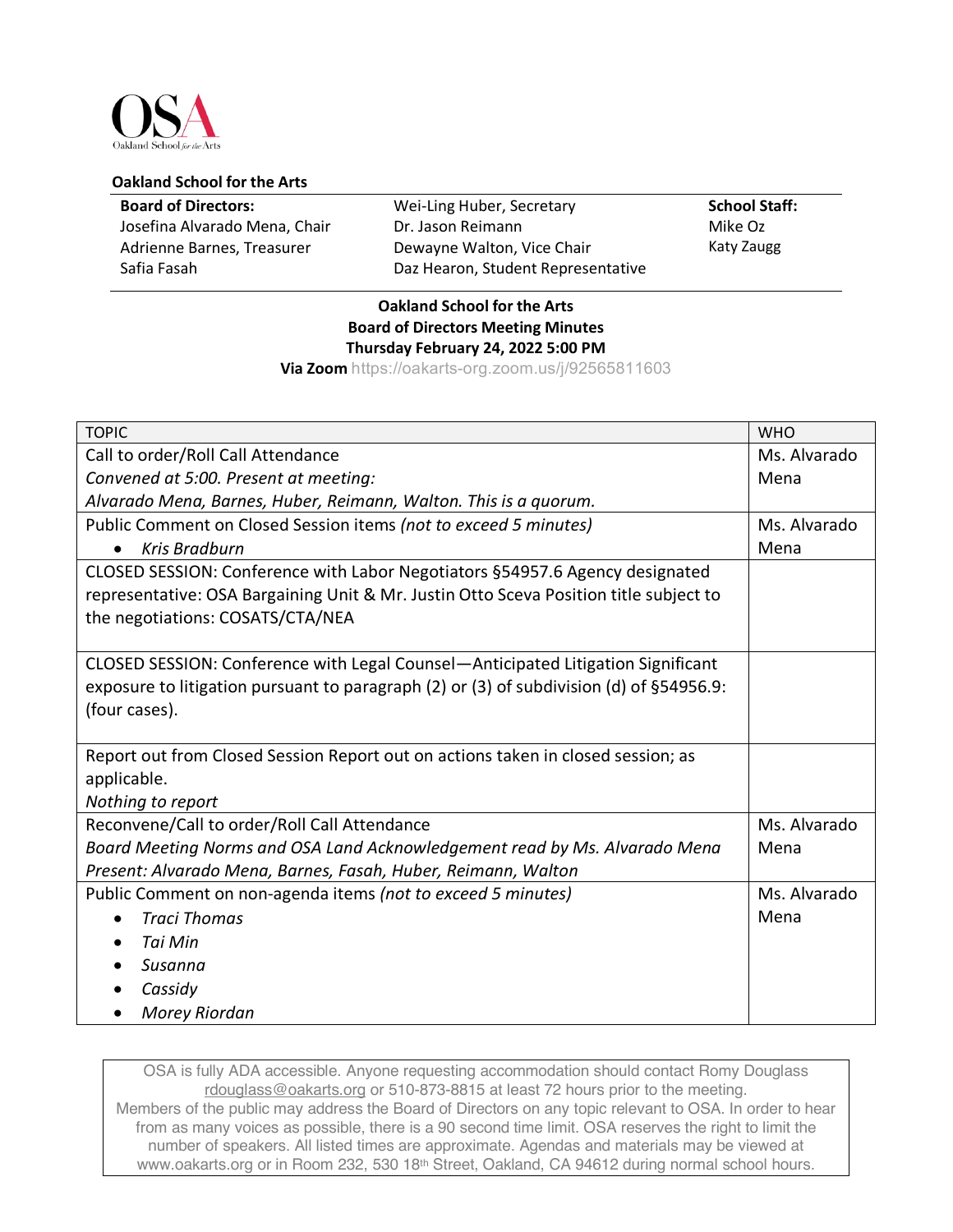

| <b>School Policy Update</b><br>Board vote on policy updates presented at January meeting           | Jason Miller,<br>Young, |  |
|----------------------------------------------------------------------------------------------------|-------------------------|--|
|                                                                                                    | Minney &                |  |
| Public Comment (not to exceed 5 minutes)- None<br>$\bullet$                                        | Corr                    |  |
| Board Discussion and Vote - None<br>$\bullet$                                                      |                         |  |
| Reimann motion to approve all proposed school policies/ 2 <sup>nd</sup> Fasah/Roll call vote/<br>٠ |                         |  |
| MPU (motion passes unanimously)                                                                    |                         |  |
|                                                                                                    |                         |  |
| Outcome: proposed school policies are adopted                                                      |                         |  |
| Consent Agenda (vote needed):                                                                      | Ms. Alvarado            |  |
| RES 2022-025 Board Finding of Public Safety<br>$\circ$                                             | Mena                    |  |
| Minutes Approval 02/04/2022, Special Meeting 02/04/2022<br>$\circ$                                 |                         |  |
| RES 2022-026 Updated School Safety Plan<br>$\circ$                                                 |                         |  |
|                                                                                                    |                         |  |
| Public Comment (not to exceed 5 minutes) - None<br>$\bullet$                                       |                         |  |
| Board Discussion and Vote- None<br>$\bullet$                                                       |                         |  |
| Motion to approve consent agenda Walton/2 <sup>nd</sup> Barnes/MPU                                 |                         |  |
|                                                                                                    |                         |  |
| Outcome: Consent Agenda approved                                                                   |                         |  |
| <b>Student Representative Report</b>                                                               | Daz Hearon              |  |
| Bathroom discussion, Talent Show, Earth Day planning                                               |                         |  |
| Public Comment (not to exceed 5 minutes)- None                                                     |                         |  |
| Board Discussion - None                                                                            |                         |  |
| <b>Board Chair Report</b>                                                                          | Ms. Alvarado            |  |
| Update from Board Chair Josefina Alvarado Mena on Governance Committee -                           | Mena                    |  |
| Dewayne and Jason will co-chair the Governance Committee. This is an ad hoc                        |                         |  |
| committee. Looking for future board candidates, priority is board development and                  |                         |  |
| bylaws update. Also met with BSOC today to discuss equitable selection of student of               |                         |  |
| color as an additional representative to the board.                                                |                         |  |
| Public appreciation to Kim Palmore for her many contributions to OSA and best wishes               |                         |  |
| for her future endeavors.                                                                          |                         |  |
|                                                                                                    |                         |  |
| Public Comment (not to exceed 5 minutes)                                                           |                         |  |
| <b>Board Discussion</b>                                                                            |                         |  |
| Finance Report (vote needed)                                                                       | Ms.                     |  |
| Presentation of 2 <sup>nd</sup> Interim Report and vote.                                           | Montgomery,             |  |

OSA is fully ADA accessible. Anyone requesting accommodation should contact Romy Douglass rdouglass@oakarts.org or 510-873-8815 at least 72 hours prior to the meeting. Members of the public may address the Board of Directors on any topic relevant to OSA. In order to hear from as many voices as possible, there is a 90 second time limit. OSA reserves the right to limit the number of speakers. All listed times are approximate. Agendas and materials may be viewed at www.oakarts.org or in Room 232, 530 18th Street, Oakland, CA 94612 during normal school hours.